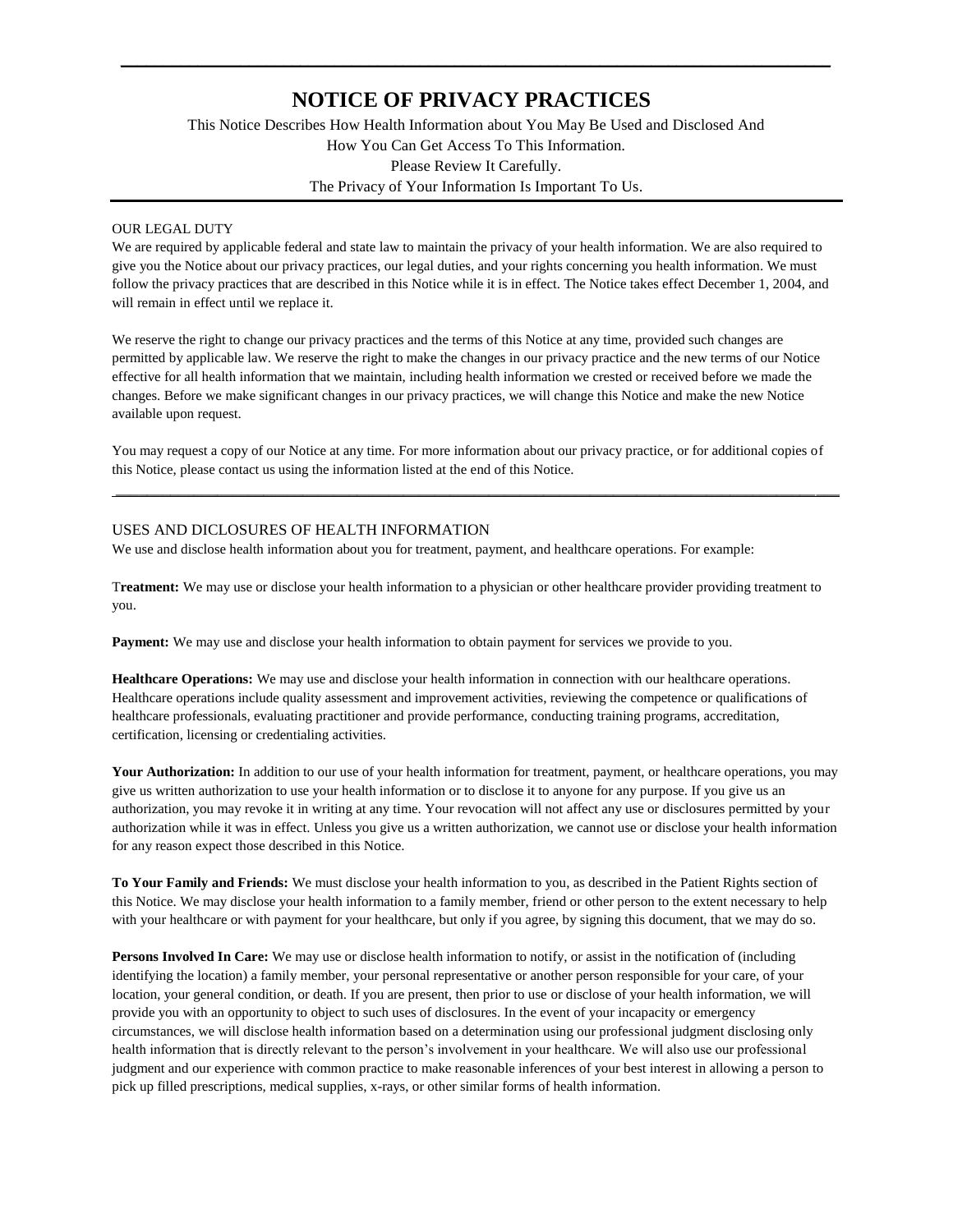**Marketing Health**-**Related Services:** We will not use your healthcare information for marketing communications without your written authorization.

**Required by Law:** We may use or disclose your health information when we are required to do so by law.

**Abuse of Neglect:** We may use or disclose your health information to appropriate authorities if we reasonably believe that you are a possible victim of abuse, neglect, domestic violence, or the possible victim of other crimes. We may disclose your health information to the extent necessary to avert a serious threat to your health or safety or the health of others.

**National Security:** We may disclose to military authorities the health information to Armed Forces personnel under certain circumstances. We may disclose to authorize officials health information required for lawful intelligence, counter-intelligence, and other national security activities. We may disclose to correctional institutions or law enforcement officials, having lawful custody of protected health information of inmate or patient under certain circumstances.

**Appointment Reminders:** We may disclose your health information to provide you with appointment reminders (such as voicemail messages, postcards, or letters).

### PATIENT RIGHTS

**Access:** You have the right to look at or get copies of your health information, with limited exceptions. You may request that we provide copies in a format other than photocopies. We will use the format of your request unless we cannot practicably do so. You may obtain a form to request access by using the contact information listed at the end of this Notice. We extend the right to charge you a reasonable cost-based fee such as copies and staff time. You may also request access by sending us a letter to the office. If you request copies, we may charge you \$0.10 per page, \$15.00 per hour for staff time to locate and copy your health information, and postage of you want the copies to be mailed to you. If you request an alternative format, we may charge a costbased fee for providing your health information in that format. If you prefer, we will prepare a summary or an explanation of your health information for a fee.

**Disclosure Accounting:** You have the right to receive a list of instances in which we or our business associates disclosed your health information for purposes, other than treatment, payment, healthcare operations and certain other activities, for the last 6 years, but not before April 14, 2003. If you request this accounting more than once in a 12 month period, we may charge you a reasonable, cost-based fee for responding to these additional requests.

**Restrictions:** You have the right to request that we place additional restrictions on our use or disclosure of your health information. We are not required to agree to these additional restrictions, but if we do, we will abide by our agreement (exception an emergency).

**Alternative Communications:** You have the right to request that we communicate with you about your health information by alternative means or to alternative locations. YOU MUST MAKE YOUR REQUEST IN WRITING. Your request must specify the alternative means or location, and provide satisfactory explanation of how payments will be handled under the alternative means or location you have requested.

**Amendment:** You have the right to request the we amend your health information (You request must be in writing, and it must explain why the information should be amended). We may deny your request under certain circumstances.

**Electronic Notice:** If you receive this Notice on our website or by email, you are entitled to receive this Notice in written form. \_\_\_\_\_\_\_\_\_\_\_\_\_\_\_\_\_\_\_\_\_\_\_\_\_\_\_\_\_\_\_\_\_\_\_\_\_\_\_\_\_\_\_\_\_\_\_\_\_\_\_\_\_\_\_\_\_\_\_\_\_\_\_\_\_\_\_\_\_\_\_\_\_\_\_\_\_\_\_\_\_\_\_\_\_\_\_\_\_\_\_\_\_\_\_\_\_\_\_\_\_\_\_\_

#### QUESTIONS AND COMPLAINTS

If you want more information about our privacy practices or have any questions or concerns, please contact us.

If you are concerned that we may have violated your privacy rights, or you disagree with a decision we made about access to your health information or in response to a request you made to amend or restrict the use or disclosure of your health information or to have us communicate with you by alternative means or at alternative locations, you may contact our office. You may also submit a written complaint to the US Department of Health and Human Services.